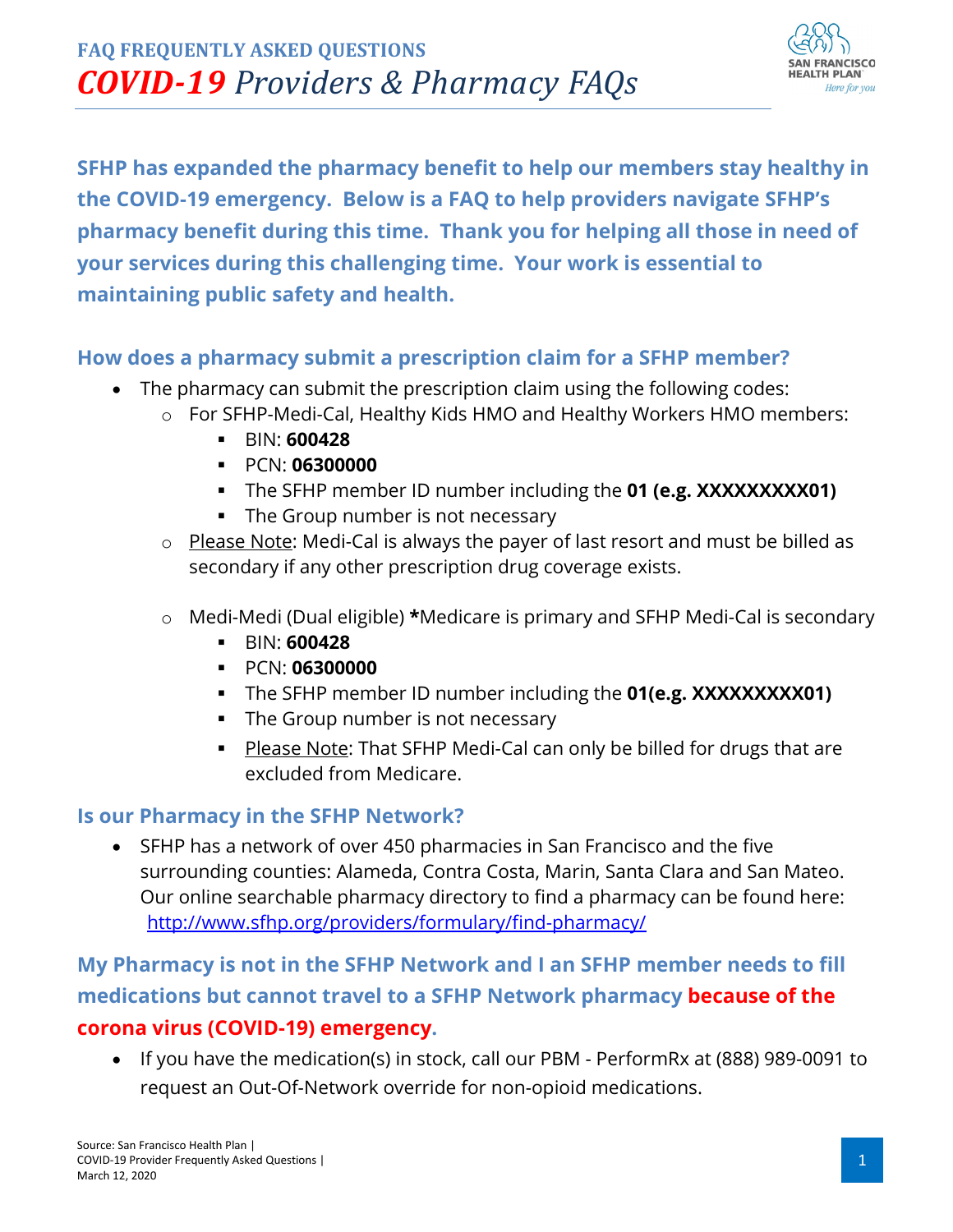

## **When can a member pick-up a refill of their medications?**

- Refills are allowed when 75% of the prior prescription has been used, except for opioid pain medications where refills are allowed when 90% of the medication has been used.
- **If a SFHP member is impacted by the Corona Virus (COVID-19) emergency and requires an early prescription refill, call our PBM-PerformRx at (888) 989-0091 to request an early-refill override.**
- **If you offer free delivery services, please offer to deliver the medications.**

**Can a member pick-up more than a 30 day supply of their prescription medications?**

- **SFHP encourages pharmacies to fill a 90 day supply of chronic medications if possible.**
- For most medications used to treat chronic conditions, SFHP encourages members to get up to a 90 day supply of medications with each prescription fill as allowed by the prescription written by the provider. Examples include but are not limited to antidiabetic medications including insulin, anticonvulsants, anticoagulants, antidepressants, antihyperlipidemics, antihypertensives, and inhaled steroids.
- A 30 day supply only is allowed for all opiate medications. Up to a year supply of self-administered hormonal contraceptives (i.e. up to 364 pills, 12 vaginal rings, and 36 patches) is allowed with patient request and a valid prescription for the correct quantity.

**A SFHP member is impacted by the Corona Virus (COVID-19) emergency and is under quarantine, self-quarantined, or avoiding unnecessary exposure events. How can your pharmacy help?** 

- **If you have delivery services, please arrangement delivery for SFHP members.**
- **If you have a shortage of medication, please help SFHP locate another pharmacy that has the medication in stock and arrange for delivery.** 
	- o **If the shortage cannot be relieved at a reasonable time for the member's need, please contact the doctor for a new prescription for an alternative medication and call us for an override for an alternative medication, if it's needed.**
- **If the member is out of refills of their current medication, please contact the doctor for a new prescription.**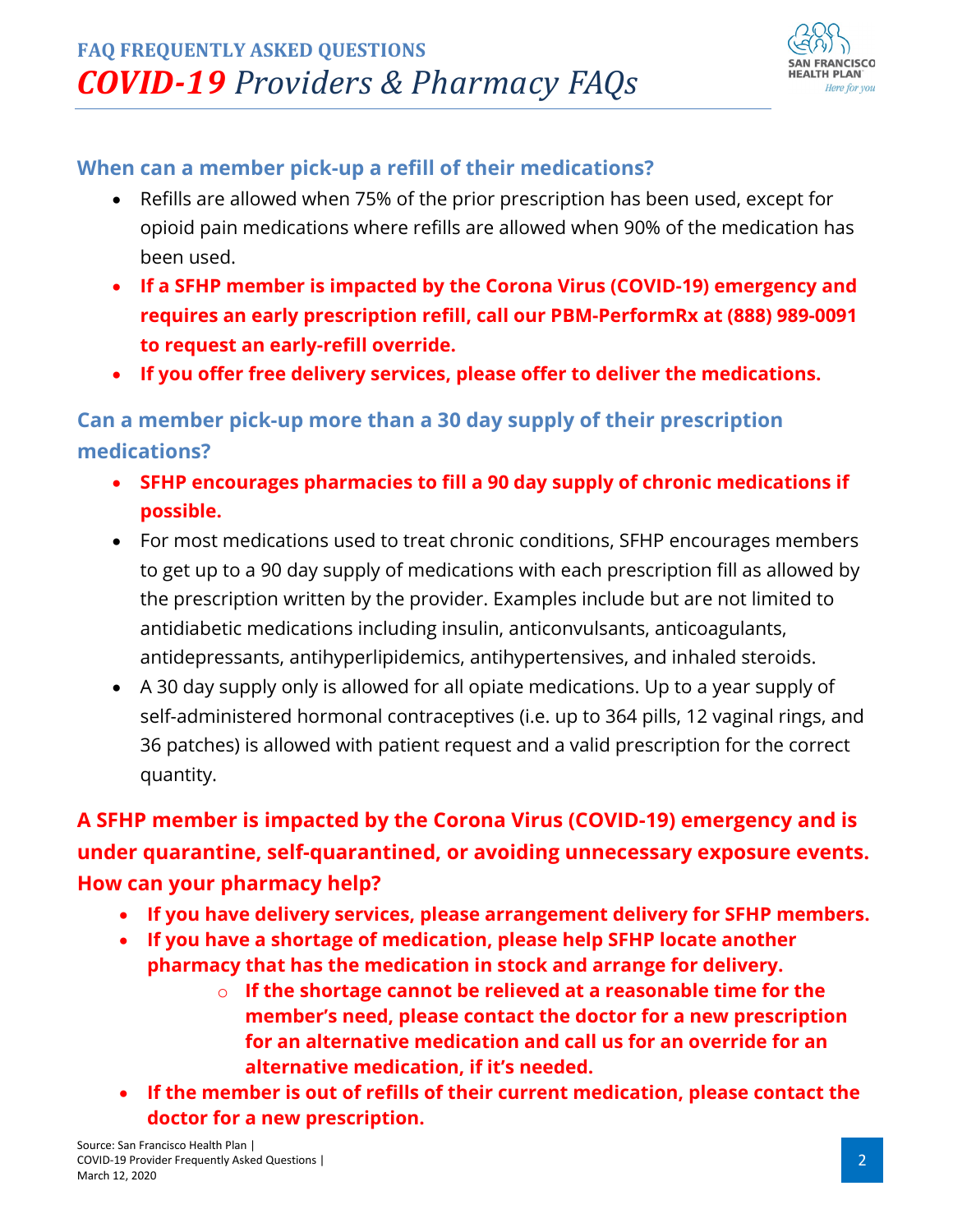

• **If you do not offer delivery, please transfer the member's prescriptions to a CVS or Walgreens so they can arrange for a delivery.**

### **What medications are covered by SFHP?**

• Use our online searchable formularies to check the coverage and formulary alternatives for each medication. Our online searchable formularies can be found here:

*[www.sfhp.org/providers/formulary/sfhp-formulary/](http://www.sfhp.org/providers/formulary/sfhp-formulary/)* 

### **When can a SFHP member refill their medications?**

- Refills are allowed when 75% of the prior prescription has been used, except for opioid pain medications where refills are allowed when 90% of the medication has been used.
- If our member is impacted by the Corona Virus (COVID-19) and need their prescription refills early, call our PBM, PerformRx, at (888) 989-0091 to request an early-refill override.

# **How can I request a prior authorization for a restricted medication for a SFHP member?**

- SFHP Pharmacy prior authorization requests can be submitted in one of three different ways:
	- 1. Fax: Download a Prior Authorization Request Form and fax to **1(855) 811-9331**  for both standard and urgent requests. Urgent requests should be clearly labeled **"URGENT"** at the top of the prior authorization request form.
	- 2. Call: Pharmacy Benefits Manager (PBM) PerformRx at **1(888) 989-0091** to submit a verbal request.
	- 3. Online**:** Submit using the Online Pharmacy Prior Authorization Request Form.
- Our prior authorization request forms can be found here: <http://www.sfhp.org/providers/formulary/prior-authorization-requests/>

### **How can I check the status of a prior authorization request?**

• Contact our PBM- PerformRx at **(888) 989-0091** if you have not yet received a faxed notice of action. Most prior authorization requests are completed within 24 hours of receipt with a notice of action immediately sent to the requestors fax number. If the pharmacy's fax number is included on the prior authorization request form, the pharmacy may also receive a faxed notice of action.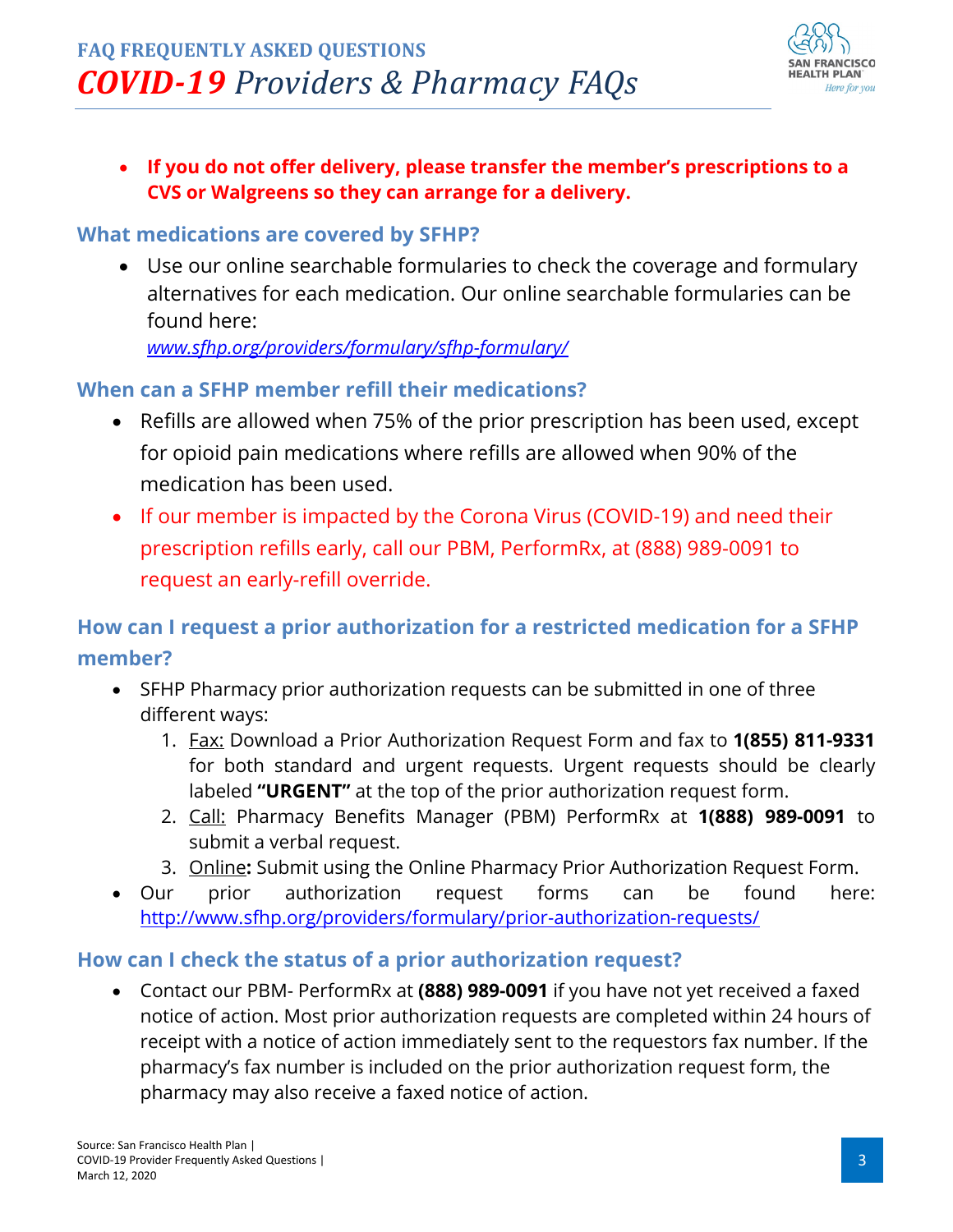

# **Can a pharmacy fill an emergency supply of medication for a SFHP member who needs urgent access to a restricted medication?**

• For urgently needed medications, the pharmacist can fill a five (5) day supply of most restricted formulary medications without an override up to twice per year per prescription. If more than two emergency supply fills are needed or more than a five day supply is needed, the pharmacist can contact our PBM-PerformRx at **(888) 989-0091** to request an emergency supply override.

# **I have a SFHP member who needs access to hygiene aids. What is covered by SFHP?**

- **For this emergency, Over-the-counter ethyl alcohol 70% solution is available with the quantity limit of 1920ml per 30 days.**
- **We may expand our benefit to other supplies as we monitor for such needs.**

## **How does a pharmacy process a prescription claim for a newborn?**

- The pharmacy must create a profile using the following information:
	- o Name: Child's name
	- o Date of Birth: Mother's DOB
	- o Gender: Female (to reflect the mother's coverage)
	- o SFHP member ID number: Mother's SFHP member ID number
- For claims rejected due to age restrictions (example: over the counter vitamins/supplements), the pharmacy must call our PBM-PerformRx at **(888) 989- 0091** to get a temporary override for the age restriction.
- Pharmacies can use this billing process for newborns up to 2 months after birth.
- The parents must report the birth to Medi-Cal or San Francisco Health Plan within 2 months after the birth.

When the birth is reported to Medi-Cal or San Francisco Health Plan, an ID card will be issued specifically for the newborn.

### **How does a pharmacy process a prescription claim for newborn twins?**

- The pharmacy must create a profile for each child using the following information:
	- o Name: Child's name
	- o Date of Birth: Mother's DOB
	- o Gender: Female (to reflect the mother's coverage)
	- o SFHP member ID number: Mother's SFHP member ID number
- If the twins are getting the same prescription, the pharmacy will then have to contact our